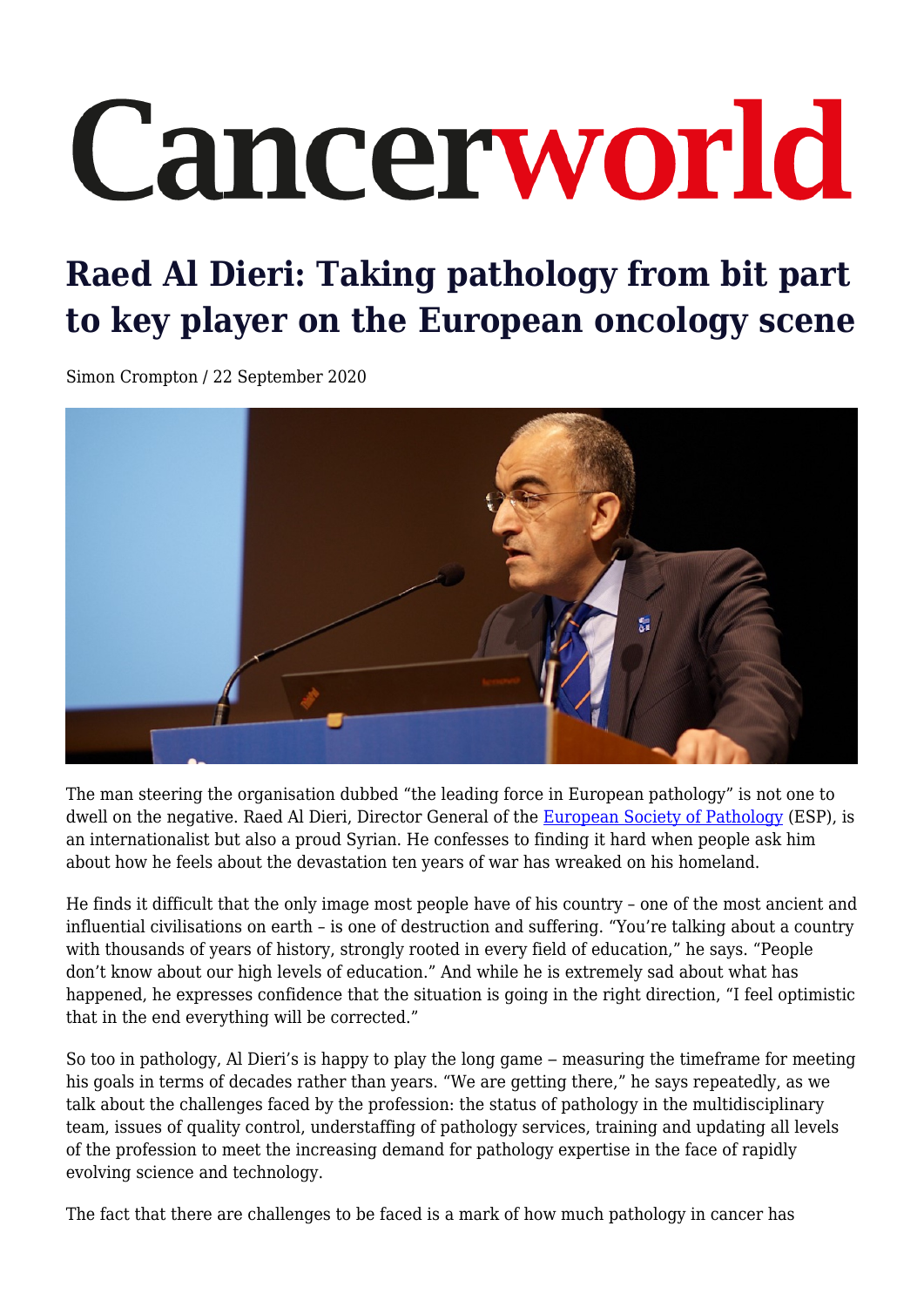developed over recent decades. Before 1970, cancer pathology was based almost entirely on observing the morphology of cancer tissue under a microscope. With the development of immunohistochemistry, individual cell components could be identified, opening up the way to biological tissue characterisation and the identification of important biomarkers for diagnosis, prognosis and predicted response to therapy.

In the 1990s and 2000s, pathologists became able to measure oestrogen receptors and *HER2* status. Then as targeted therapies started to become available, molecular markers, which had previously been used for diagnosis and prognosis, became specific targets for interventions. As the age of precision medicine has developed further in the molecular era, the information provided by pathologists has become more directly important to patient treatment, capable of predicting the most suitable drugs and outcomes. "Cancer as a field is being very much progressed by the research and understanding being provided by pathologists," he says. "The role of the pathologist is no longer simply in diagnosis, but in prediction and prognosis."

# "The role of the pathologist is no longer simply in diagnosis, but in prediction and prognosis"

But this game-changing evolution of pathology has not always been reflected in an evolution in working practices.

#### **A place on the team**

Ten years ago[, talking to](https://cancerworld.net/wp-content/uploads/2017/05/1448_pagina_34-39_masterpiece.pdf) *[Cancer World](https://cancerworld.net/wp-content/uploads/2017/05/1448_pagina_34-39_masterpiece.pdf)*, influential Italian pathologist Giuseppe Viale warned about worrying variations in pathology practice and standards across countries and across Europe. Too many pathologists, he said, were not involved in multidisciplinary teams (MDTs), effectively isolated from structures that could now drive work searching for specific targets and treatment options and help maintain and improve quality.

This is now changing significantly, says Al Dieri. Since becoming Director General of the European Society of Pathology three years ago, he has made it a priority to combat professional isolation, improve standards and nurture understanding, by raising the profile of pathology with all health professions. He has been an active participant at international cancer conferences and policy meetings, keen for pathology to be understood as a key cancer discipline alongside surgery, medical oncology, radiotherapy and other medical disciplines.

"I feel we need to be more engaged with our colleagues at other medical societies," he says. "Personally, I feel that pathologists are no longer at the back-stage, but we need to be more visible."

### "We need to be more engaged with our colleagues at other medical societies… we need to be more visible"

This applies also to the profession's involvement in MDTs. Yes, in some European countries it is harder to break down old professional hierarchies and structures. But generally, he says, there is now no choice. It is "only a matter of time" before the outliers fall into line. "Generally disciplines like oncologists and radiologists understand very well the importance of engaging pathologists if you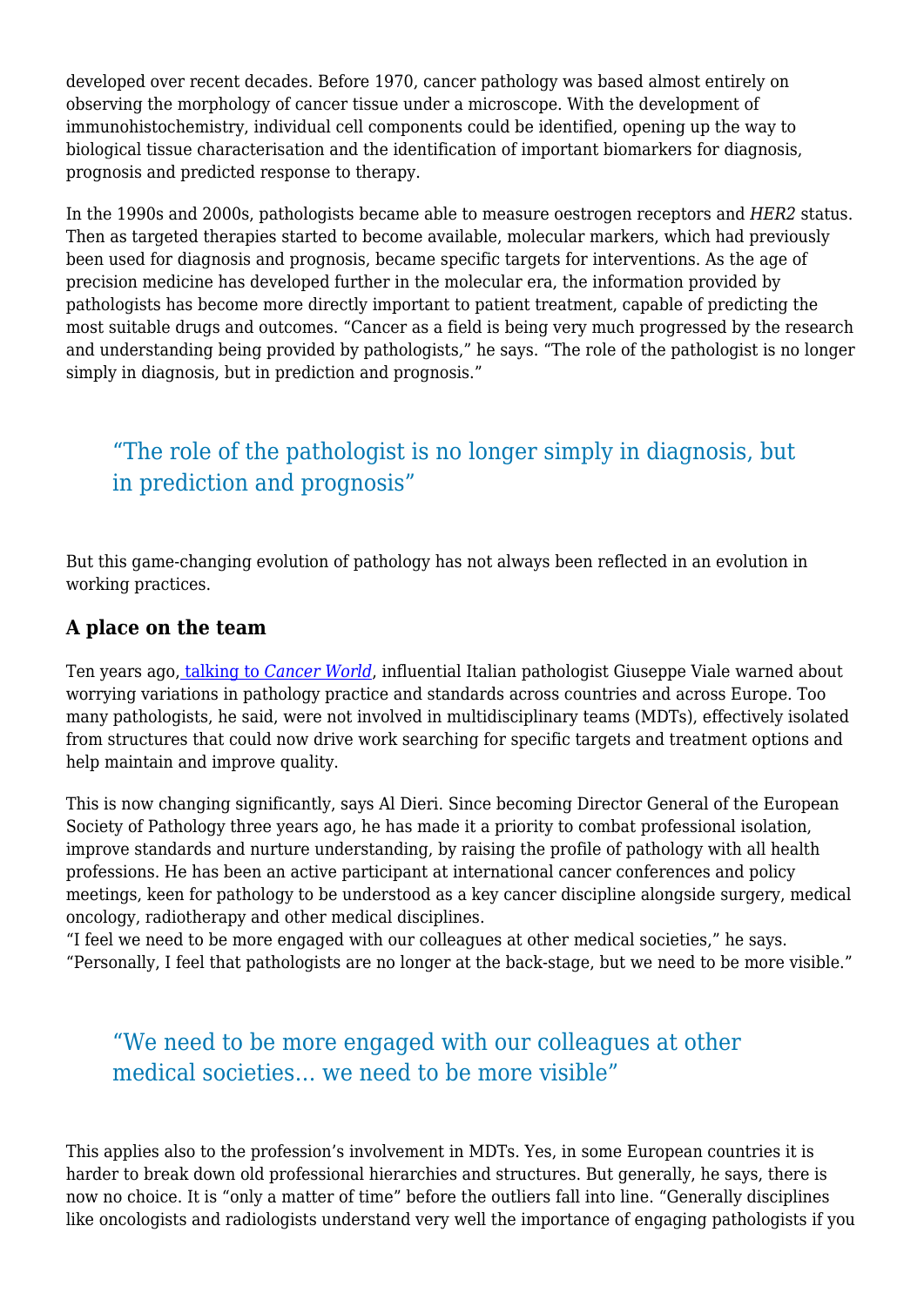are going to select the right treatment."

#### **A place in cancer research**

Ensuring the full pathology contribution is recognised within MDTs is intricately linked with collaborating with other professionals at all levels. Involvement with other professions in research, for example, is key not only to joint working for its own sake, but to raising standards and improving patient care.

Here, too, Al Dieri has a vision. "I would like to see pathologists more engaged in clinical trials," he says. Three years ago, under his tenure, ESP established a new [pathology research fellowship](https://www.esp-pathology.org/working-groups/esp-research-programs-fellowships/esp-eortc-pathology-research-fellowship-program.html) [programme](https://www.esp-pathology.org/working-groups/esp-research-programs-fellowships/esp-eortc-pathology-research-fellowship-program.html) in collaboration with the [European Organisation for Research and Treatment of Cancer.](https://www.eortc.org/) It recognises the central role of pathologists in clinical trials in the era of precision medicine and especially in the field of medical oncology.

Pathologists, he points out, are the custodians of the annotated biological samples used in biomarker-driven studies, ensuring all prerequisites for reliable molecular testing and reporting are fulfilled. So, in the era of precision medicine, involvement in clinical trials is intricately linked with the growing importance of quality control.

"I would like us to be more and more active in the field of quality control. At ESP we already provide quality assurance programmes in certain areas. I would like to extend this, with more laboratories participating not only in Europe but across the globe. Because, in the end, the organisation's vision is excellence in pathology for optimal patient care. What does patient care mean? It means the appropriate diagnostic tools interpreted very well in order to have the right diagnosis and the right treatment for our patients. I see challenges ahead, but I'm sure we'll be able to find our way through it and achieve our goals."

The European Society of Pathology, founded in 1964, aims to promote high quality diagnosis, practice, research and education, working through its congresses, journal, fellowship programmes, courses and quality assurance projects. It interacts with national pathology societies across Europe and has more than 20 working groups in specialist areas of pathology.

#### **Reaching out**

Before his appointment as Director General in 2017, Al Dieri spent five years as the organisation's scientific director. His background, however, is in pharmacology not pathology – which he sees as a strength when it comes to reaching out to clinicians and their organisations.

He brings to the job the experience of a long and distinguished research career, specialising in thrombosis and haemostasis, which took him deep into every area of laboratory diagnosis and into contact with every medical discipline. The understanding he gained about the mechanisms for diagnosis, prognosis and follow up, he says, helps him get messages across to medical colleagues. As he points out, there are few cancer specialists who will have not come across thrombotic complications.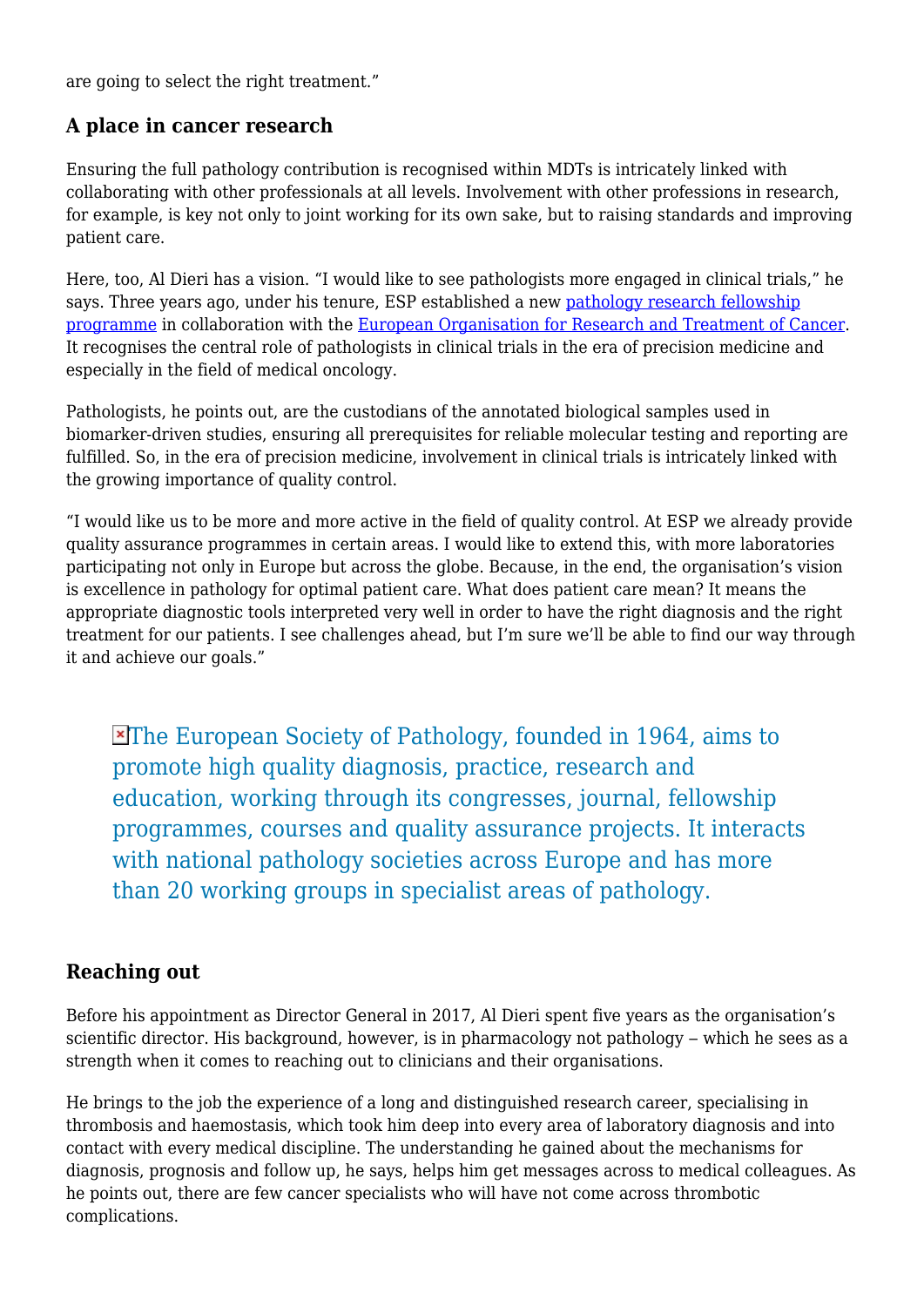The son of a vice director of a pharmaceutical company, from an early age Al Dieri felt "close to medications, the effect, how you have to handle issues," and he studied pharmacy at Bachelor's and Master's level at Damascus University, before (on the basis of outstanding results) being appointed a teaching assistant at the university faculty of pharmacy. He was, he says, lucky to be educated at such a high-level university and academic hospital.

His whole family had a medical bent (his sister is an ophthalmologist) and was always outwardlooking, regularly travelling and with many professional contacts and friends in Europe. So it didn't see too large a leap for him to go to Maastricht University, the Netherlands, to complete a doctorate in haemostasis and thrombosis in 1996. "I was very motivated to pursue mode of action and mechanism of diseases as well as new medications," he says.

What followed was a productive research career during which he co-developed a new (and patented) method for measuring the coagulation system and the activity of anticoagulants. He then spent nearly ten years as Research Director of the Synapse Research Institute in Maastricht, supervising and conducting clinical and fundamental research.

This has stood him in good stead at the ESP – the critical thinking needed to head an organisation is the same, he says. "You need political and communication skills to lead an organisation, and I've also been able to bring what I learned in research and education to that. The multicultural and international collaborations I've been involved with have provided me with a strong platform for reaching out.

# "The multicultural and international collaborations I've been involved with have provided me with a strong platform for reaching out"

"It's about more than promoting a multidisciplinary approach," he adds. "You have to reach out to the European Union and medical societies to address common issues, as well as the issues we face as individual professions.

#### **A service clinicians and patients can depend on**

Given increasing recognition of the contribution pathology makes to cancer treatment, one of the key issues facing Al Dieri since his arrival in the hotseat has been how to meet demand – both for pathologists themselves, and for highly developed skills in the molecular techniques that make them so crucial to good cancer outcomes.

Al Dieri is adamant that only pathologists have the ability to both identify significant characteristics and changes through molecular testing and interpret them in a morphological context. But the developing technologies and the increasing number of biomarkers now identified does make this an increasingly specialist area.

"We have to work very hard to make it possible for the current and new pathologists to get the appropriate training," he says. "In Europe we are suffering from shortages of pathologists in general, and because precision medicine is now so important in cancer, we need to do something. ESP cannot really solve the problem itself. We need a European and international strategy and we need action at a national level as well."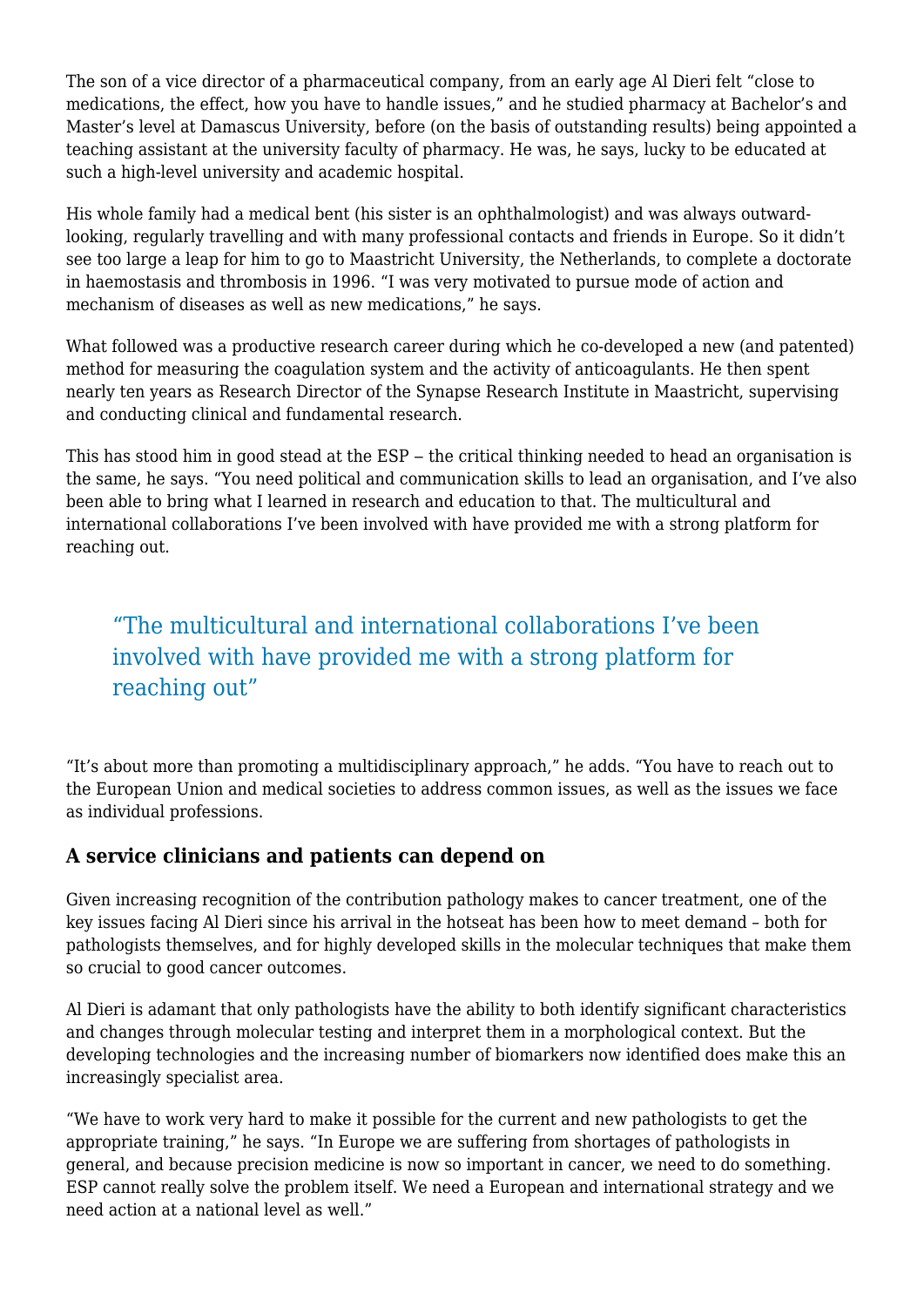A key starting point is a robust technological methodology that meets requirements set by pathologists and molecular biologists. The tricky part is implementing quality control on that methodology, once agreed.

"You need to minimise or eliminate mistakes, because these can lead to disaster for the patient. This is why ESP is taking serious steps, like other pathology organisations at a national and international level, to provide [quality assessment programmes](https://www.esp-pathology.org/esp-foundation/eqa-schemes.html) for diagnostic molecular testing. Pathologists need to be tested for proficiency, at least on an annual basis."

ESP is also providing postgraduate training programmes in molecular and histopathology. Al Dieri is all too aware that some countries are more able than others to address the challenges nationally.

"I can envisage problems if countries cannot provide training for young pathologists to be able to cope with the new information as well as emerging technical issues," he says. There's no need for every pathologist to become a fully-fledged molecular pathologist, but they do need to fully understand the methodologies, so that they can select and test samples adequately and then incorporate their morphological analysis with the molecular analysis in the diagnostic report.

# "There's no need for every pathologist to become a fully-fledged molecular pathologist, but they do need to fully understand the methodologies"

"Pathologists need to be engaged at every point of molecular testing: before, through and after. It is extremely important at the later stage when the resulting medication is prescribed to the patient. That is the vision. But it would take at least two decades to have this fully implemented, but on different levels, in different European countries."

Education has always been at the core of ESP's activity, and coincidentally the organisation was already developing more interactive e-learning programmes and platforms before COVID-19 hit and the world seemed to go online. Al Dieri, ever the internationalist, wants these programmes to be a global rather than a European resource: the organisation's membership extends to 100 countries. He feels passionately about continuous education.

"Young pathologists need to be continuously supported," he says. "It's not a matter of doing something once and then feeling you're done. At ESP we feel a responsibility to act more aggressively in providing continuous education programmes. You need to be challenged at every level. Undergraduates, post-graduates, even certified pathologists, all need to constantly update their knowledge."

# "Undergraduates, post-graduates, even certified pathologists, all need to constantly update their knowledge"

Al Dieri lives in no doubt that there are hurdles to overcome: in cancer in particular, revolutionary technological changes and new concepts for treatment have brought the need for a seismic shift in mindset and structures. But, as he says, we are getting there. As we end our interview, he reflects